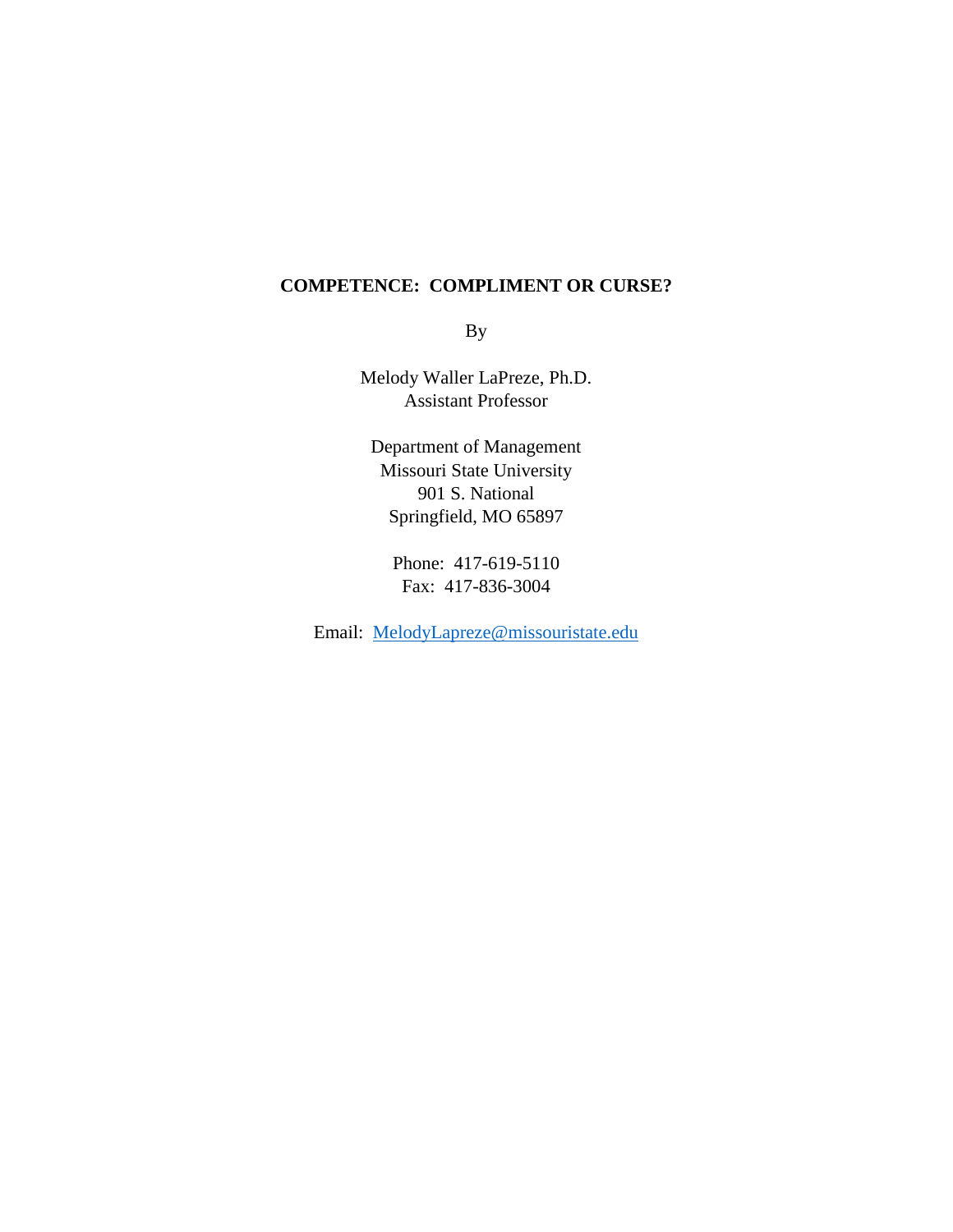#### **Abstract**

When employees are given a task more difficult than their peers and told it was because they were the best, i.e. the most competent, is this a curse or a compliment? Examples of this scenario are provided. The competent employee is an employee that has command of above-average ability, or performs at above the minimum required to retain a position in the company or social unit. The opposite of competence is incompetence, which would imply a lack of ability. However, just because an employee is not chosen for a particular task because he is not considered to be the best, or the most competent should not mean he is incompetent. Acknowledging that some will have better skills, more competence, than others, for purposes of this discussion, the less-than-competent employees will not be tagged "incompetent," or "subcompetent," because they are not; they will be referred to as "average" employees. They could easily be called "typical," or "normal," just not "above normal" as then they would fall into the competent category.

Multiple arguments for whether being identified by a supervisor as a competent employee is a compliment or a curse are explored. The discussion of these arguments draws upon elements of equity theory, and leadership concepts such as Graen's LMX theory for support and explanation.

Finally, implications for managers are discussed. Managers who are striving to keep the competent employees satisfied with their jobs and continue their willingness to exert competent and above-and-beyond performance need to be aware of their actions, compare job assignments and requests of employees, and attempt to be fair when working with all employees—competent and average employees alike.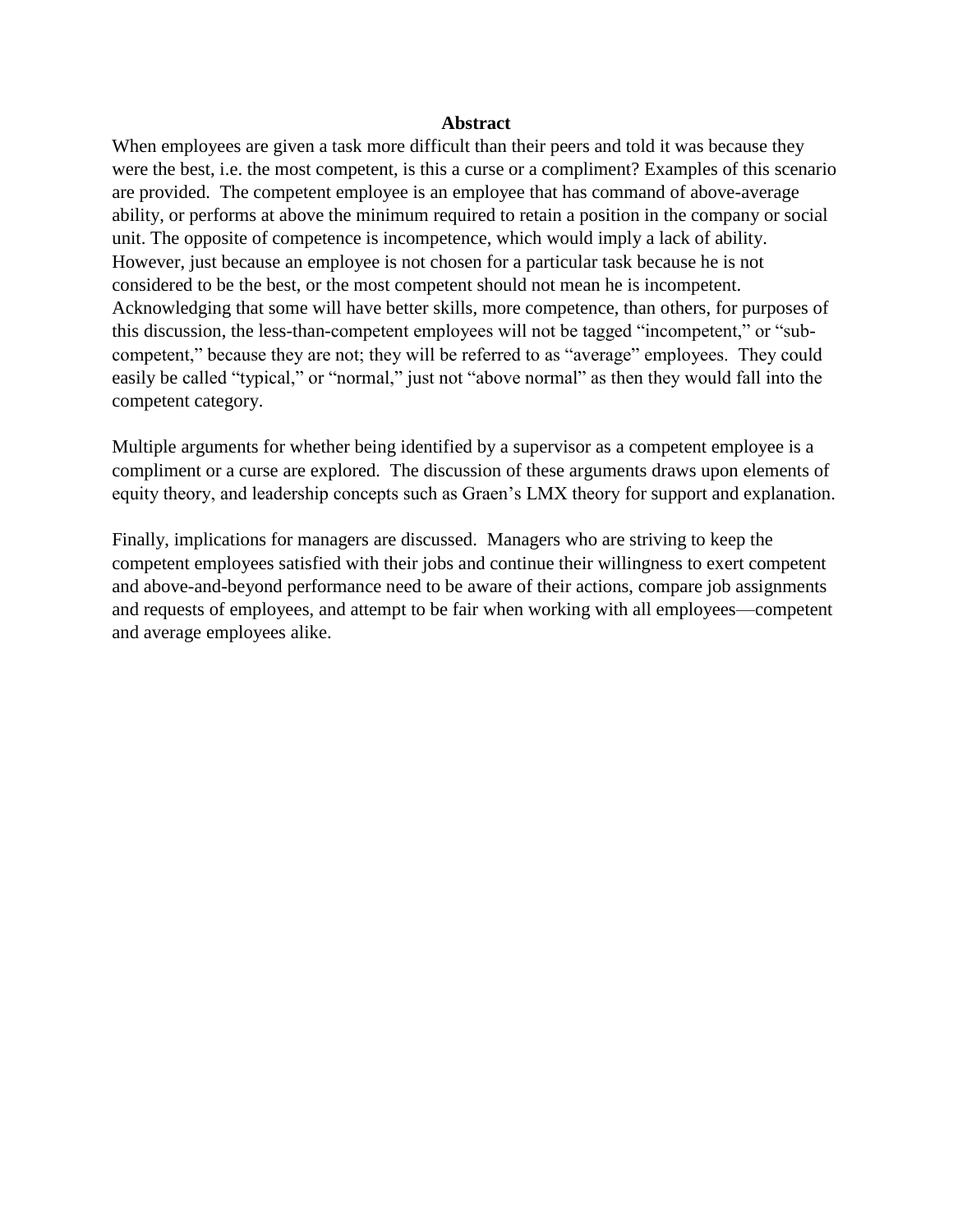# **Competence: Compliment or Curse?**

"Joe, this is Bill. We have a bit of a situation and we need your help. We are calling in you and Sue because the job is going to be tricky and we need you because you're the best." So, these employees were given a task more difficult than their peers and told it was because they were the best, i.e. the most competent. Is this a curse or a compliment?

# **Concept of the Competence**

On January 12, 2014, a Southwest Airlines flight mistakenly landed at a rural Missouri airport rather than at the Branson Airport. This meant bringing a 737 to a very quick stop on a runway less than half the length of the intended runway. The erroneous landing ended miraculously without incident as the pilots were able to bring the plane to a stop before it went over the dropoff at the end of the very short runway. However, this pilot error now meant that Southwest Airlines had a very large plane on a very short runway that it needed to get out of there. So, as a manager of pilots at Southwest you have a choice—do you have the original flight crew fly the plane out of there and correct their own mistake (or possibly to make yet another error), or do you bring in another flight crew—presumably a more competent one. The choice was made to bring in a second flight crew. So, the new flight crew was given the task of getting a 737 in the air using an airstrip measuring just 3,378 feet rather than the larger, and easier, takeoff from an airstrip of 7,140 feet. The chance of failure was considerably higher, the task was obviously more difficult, and therefore, Southwest Airlines brought in one of its most qualified and competent flight crews to accomplish this job. Was this a compliment to the flight crew, or a curse in setting them up to fail, or at least have to work pretty hard to correct someone else's error (Mouawad 2014)?

This type of a scenario is not an isolated one. If the group is a difficult one to lead, a more competent leader is put in charge; if the project is going to require a great deal of detailed research, the best researcher is assigned; if the report is one that is going to be read by very high principals of the organization, the best writer is given the task as the final report must be of above-average quality. So, these employees that are considered the best, or the most competent, are assigned more difficult tasks than other "average" employees. And, this phenomenon happens early. Which student does the teacher "put in charge" if she is called out of the classroom unexpectedly; or who is assigned to lead the class to the lunchroom or down the hallway—the competent one or the problem student? Is this the curse of competence or the compliment of competence? The answer to this question depends on many variables, including the assigning supervisor, the employee, and even the colleagues of the employee.

# **Definitions: Competence and Absence of Competence**

Competence is defined by Merriam Webster on-line dictionary (2014) as "the ability to do something well." This implies, by the inclusion of the word "well," an above-average ability to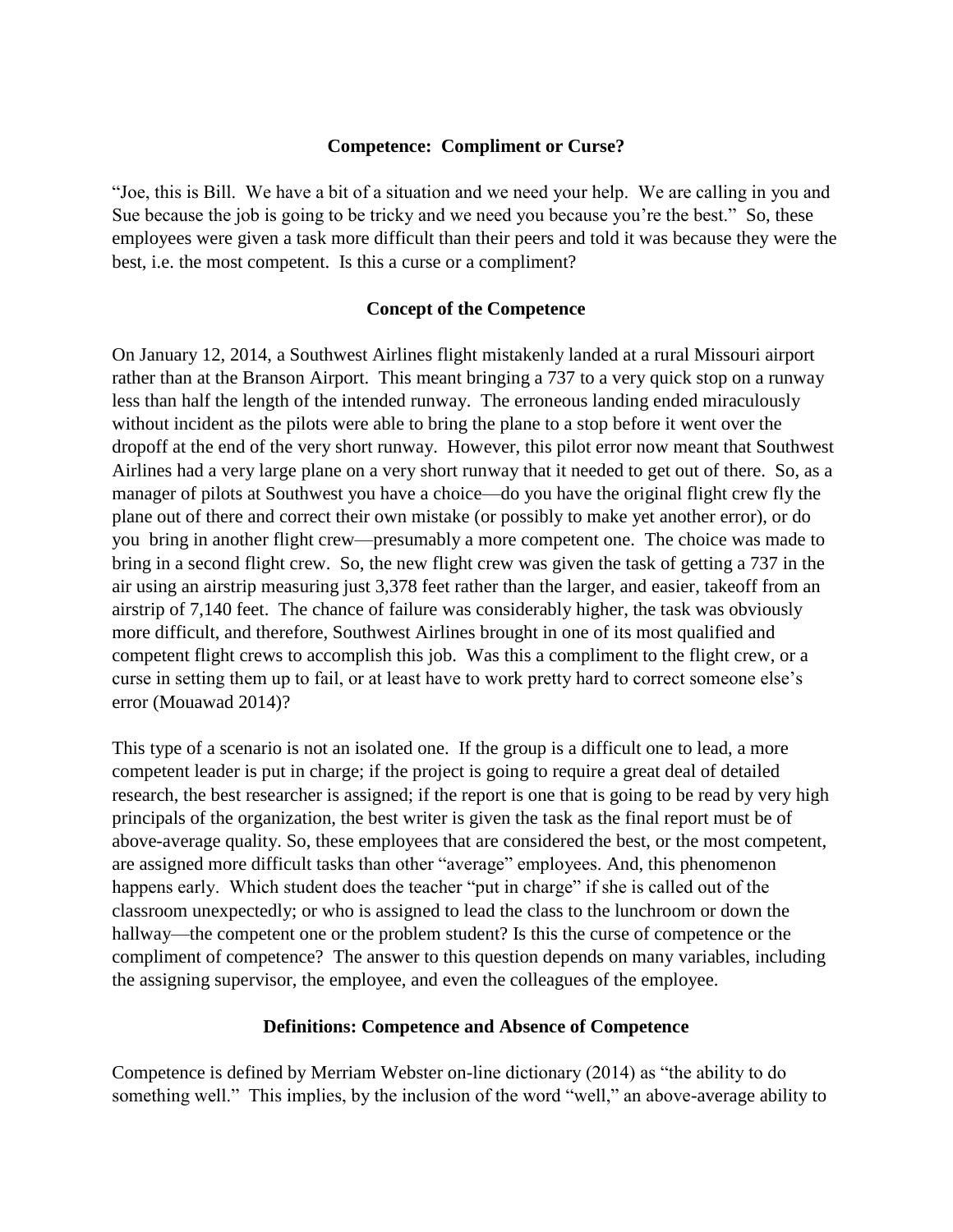accomplish a task. Thus, the competent employee is an employee that has command of aboveaverage ability, or performs at above the minimum required to retain a position in the company or social unit.

The opposite of competence is incompetence, which would imply a lack of ability. However, just because an employee is not chosen for a particular task because he is not considered to be the best, or the most competent should not mean he is incompetent. Hopefully, the organization has a human resources system of review and response such that the incompetent employees have been removed or fired, leaving only employees who are capable of performing the required tasks. Yes, some have better skills, more competence, than others. So, for purposes of this discussion, the less-than-competent employees will not be tagged "incompetent," or "sub-competent," because they are not; they will be referred to as "average" employees. They could easily be called "typical," or "normal," just not "above normal" as then they would fall into the competent category. So, the continuum of employees would be incompetent/fired, average, competent on the scale of worst to best employees. (Where's a graphic when you need it?)

# **Arguments for Compliment**

To say that the boss chooses the employee he perceives to be the best or the most competent when assigning a challenging assignment is common. Also, it is probably very safe to say or believe that the boss does not consider this a punishment, but rather he considers this a compliment, i.e. I chose you for this because I needed the best and that is you. So, the first argument for being identified as Competent is a Compliment is: the boss considers you the best and that is a vote of confidence. This is the organizational equivalent of "being special" or a "chosen one."

One management theory that supports this distinction of being "chosen" is Graen's Leader-Member Exchange Theory where a small, select group is identified by the leader as the cadre (Graen and Uhl-Bien 1995). Is the cadre also somewhat synonymous to "the competent ones"? Just like an employee's peers perceive membership in the cadre as a job perk, leading to the receipt of the best—assignments, schedules, work facilities, etc. This is a second argument for being identified as Competent is a Compliment—peer perception of specialness.

McClelland's theory of needs identifies one human need as the Need for Achievement, defined as the need to excel or achieve at the higher end of a set of standards (McClelland 1961). If an employee has a high need for achievement, the identification of competent would help satisfy this need. And the assignment of the difficult task, because you are the best and the best is needed, would be a very positive situation. Hence, the third argument for being identified as Competent is a Compliment—satisfying a Need for Achievement.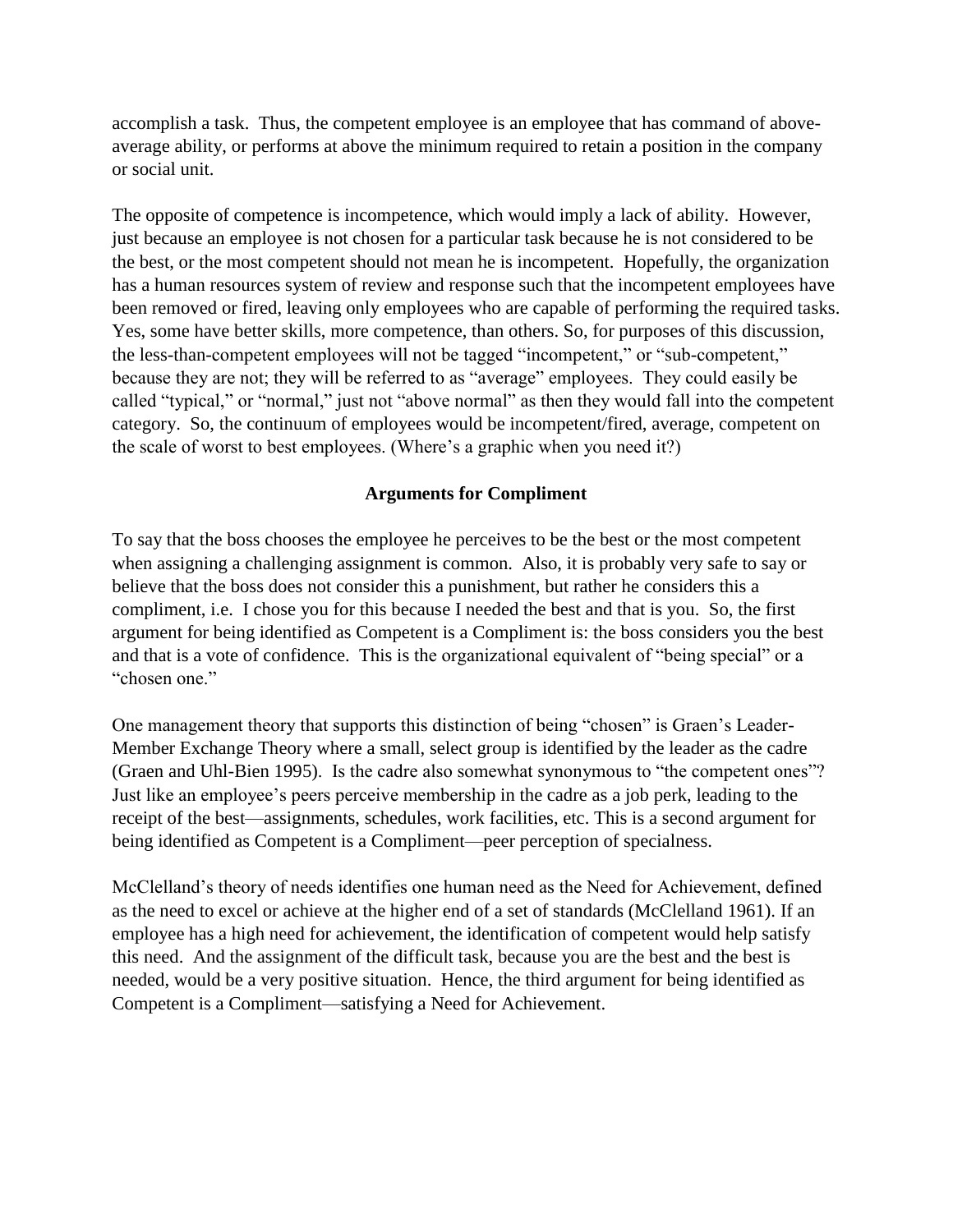# **Arguments for Curse**

# **More Work/Same Compensation**

The concept of competence as a compliment "backfires" if the employee who has been identified as the competent one begins to realize or perceive that the negatives associated with being identified as competent outweigh the perceived perks. When working harder or being assigned to more difficult assignments than the average colleague no longer results in a feeling of being special. The first argument in favor of Competence is a Curse is highly related to compensation. When the competent employee begins to resent doing the additional work required to successfully complete the more challenging assignments while receiving the same compensation as the average colleague, a feeling of being "cursed" occurs. This feeling can be especially intensified if the competent employee discovers, or even perceives, that he is receiving less compensation than the average employee who seems to be doing less and getting more. An example would be two colleagues who are both teaching in the same department. One teacher is considered by the students to be more student-oriented, i.e. popular or competent, and therefore, the enrollment for the popular/competent teacher's classes is greater than the average, or less popular, teacher. This results in more grading and course administration for the popular teacher for the same compensation—more work and more time for the same compensation. Argument number one for not wanting to be labelled competent—Competence is a Curse.

# **Behavior A vs Behavior B**

Continuing with the same analogy, the competent or popular teacher is spending more time grading and working with students, which leads to less time for publishing or networking than the average or less popular teacher who has lower class enrollment. If these two employees are at an institution/organization that values and rewards publishing and networking more than teaching, as many do, this further "punishes" the competent/popular teacher. The argument is that employees with fewer responsibilities in the work place, i.e. average employees, can use their time doing more of the higher-rewarded activities. This would lead to the management concept that is you want Behavior A (competence) do not reward Behavior B (average/less than competence). Hence, a second argument that being identified as Competent is a Curse.

#### **Teacher's Pet/Fair-Haired Golden Boy**

A final argument that being identified as Competent is a Curse involves the variable of the competent employees' colleagues. When the employees were in school, especially the lower grades, they didn't call the special/chosen employee "competent," they called that classmate the "teacher's pet." And, it was not a moniker of accomplishment. It was usually a ticket for playground ostracism! The workplace could very possibly still have an element of playground ostracism that has evolved into lunchroom exclusion or less-than-kind comments about being the "fair-haired golden boy." But, the result is the same—the chosen or competent employee can realize or face an unpleasant workplace, which would lead him to attempt to be less chosen or less competent. Therefore, the final argument is offered that being identified as Competent is a Curse.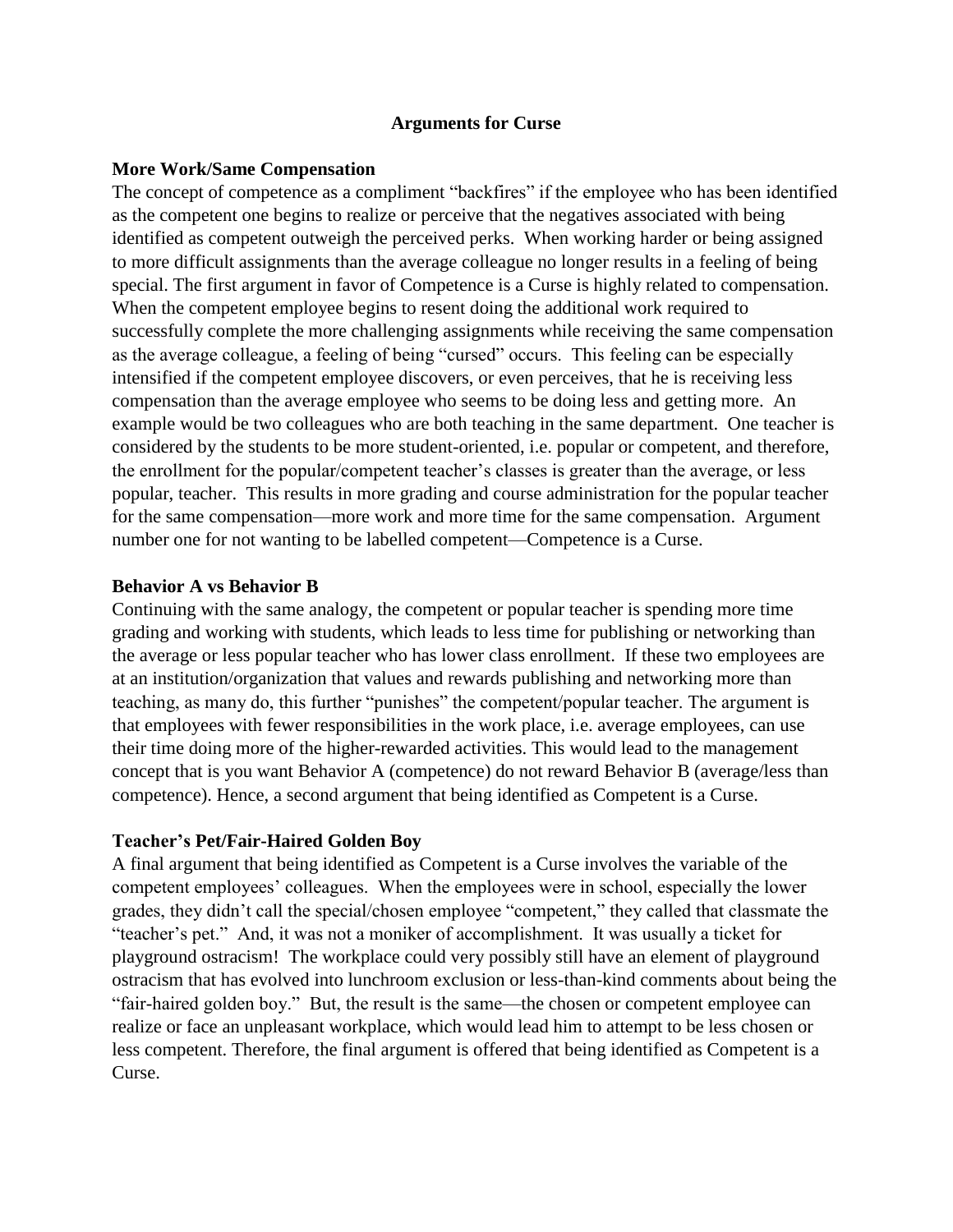# **Implications for Managers**

Managers who are striving to keep the competent employees satisfied with their jobs and continue their willingness to exert competent and above-and-beyond performance need to be aware of their actions, compare job assignments and requests of employees, and attempt to be fair when working with all employees—competent and average employees alike.

# **Being Aware**

Being Aware means that managers need to be cognizant of whether they are "guilty" of always assigning the trickiest or more difficult projects to the same person because that individual is perceived by the manager as being the most competent. If the manager is giving the same employee too much work load, he is probably in turn diminishing other employees' opportunities to prove their competence. This can lead to burnout of the overloaded employee, and frustration on part of the underloaded employee. However, a change in manager behavior may also require a discussion with the previously-identified competent employee. If the competent employee has flourished under the current environment, should the manager suddenly diminish the competent employee's assignments and "share the wealth" a bit more evenly, the competent employee may consider this a punishment. This new distribution very likely needs to be accompanied with a discussion that the competent employee's newly-recognized 'free' time can be used to pursue other organizational endeavors that will lead the employee to even greater accomplishments and outcomes. This discussion will offer that competent employee a clear vision of how to satisfy his need for achievement, while allowing more equitable opportunities for previously underutilized employees.

# **Being Fair**

Being Fair accompanies the concept of Being Aware. Managers should strive to avoid "pigeonholing" employees into categories of "the best" and the "not-the-best" groups, or cadre versus hired-hands. As with the implication of Being Aware, when managers are working at being more fair, the concept of work distribution must be addressed and considered. Managers should share the feast and share the famine. Be sure to assign all employees an equal workload and responsibility level.

# **Compare, Compare, Compare**

Compare the workloads, compare responsibility levels, and compare compensation of all employees. Managers need to refresh their memories of Equity Theory and the concepts of inputs versus outcomes ratios (Adams 1965). When employees perceive that the outcomes they receive as a result of their inputs is equal to the outcomes/inputs ratios of a comparison other, then equity exists and the employee is satisfied and motivated to continue performing at a high level. However, if a competent employee perceives that he is providing a greater amount of inputs, i.e. effort, for the same outcomes, i.e. compensation, of the average employee, the competent employee is not going to perceive that a state of equity exists, and will attempt to eliminate this inequality by either working less, demanding more compensation, or leaving the situation entirely if the inequity is prolonged or perceived as outrageous. All of these scenarios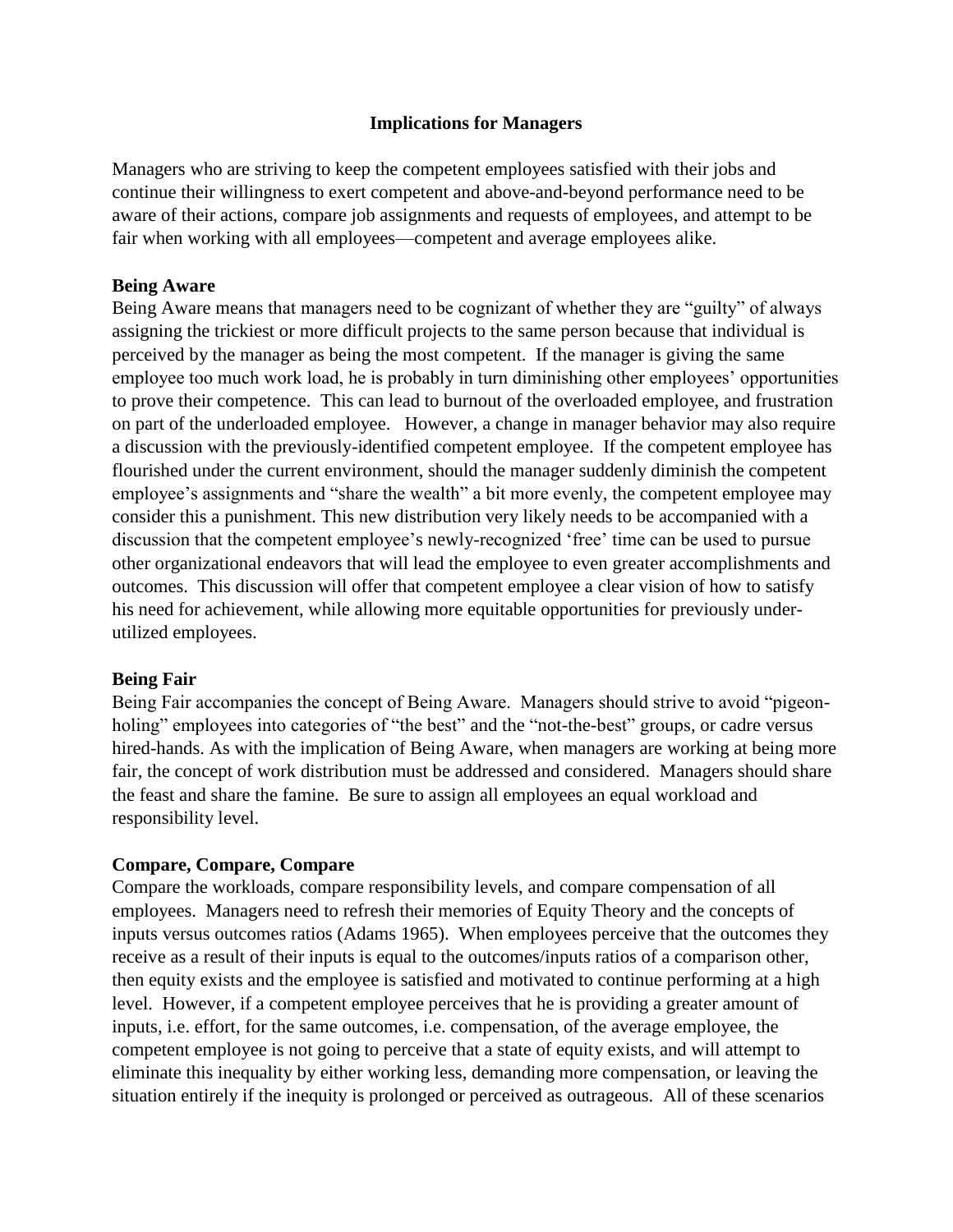are lose/lose situations for the employee, the manager, and ultimately the organization. Thus, the manager needs to be constantly comparing the outcomes/inputs ratios of various employees, as well as communicating with employees to verifiy the employees' perceptions of fairness and equity. Many outcomes could be a result of planned inequity; however, the inequity should be of a milder nature or for a shorter duration. If the manager compensates or rewards the competent employee for the greater level of work or responsibility level, that will affect the competent employee's perception of equity. This extra compensation may also work as a motivator for an average employee to "up his game" to become a competent employee in order to also receive the additional compensation. This would be a type of pay-for-performance style of compensation, which some might say would be a positive idea for the younger generation that many believe to have more of an entitlement attitude. Therefore, when managers compare the equity ratios of their employees and make adjustments accordingly, at least in an individualistic society, the outcomes can be quite positive in terms of rewarding the competent employees and motivating the average employees.

# **Conclusion**

When a manager consistently asks certain employees to perform the trickiest or more risky and time-consuming jobs, is this label of being competent a curse or a compliment? The old standard answer of "it depends" really is appropriate. It depends on whether the competent employee considers the job a challenge and compliment, or if he resents the extra work. It depends on the attitudes, perceptions, and subsequent behavior of the competent employee's average colleague, and if the average colleague is motivated to become a "special" competent employee. And, finally, it depends on if the manager is being aware, fair, and willing to compare the work requests with compensation outcomes for individual employees. In a perfect work world Competence is a Compliment, but to some it is still just another "curse" word.

#### **References**

Adams, John. Stacey. 1965. "Inequity in Social Exchanges." In *Advances in Experimental Social Psychology*. Ed. L. Berkowitz. New York: Academic Press, 267-300.

Graen, George B., and Mary Uhl-Bien. 1995. "Relationship-based approach to leadership: Development of leader member exchange (LMX) theory of leadership over 25 years: Applying a multi level multi domain perspective." *Leadership Quarterly, 6*: 219-247. doi: 10.1016/1048- 9843(95)90036-5

McClelland, David C. 1961. *The Achieving Society. New York: Van Nostrand Reinhold.*

Merriam Dictionary online. (2014). Retrieved from: [http://www.merriam](http://www.merriam-webster.com/dictionary/competence?show=0&t=1391543637)[webster.com/dictionary/competence?show=0&t=1391543637](http://www.merriam-webster.com/dictionary/competence?show=0&t=1391543637)